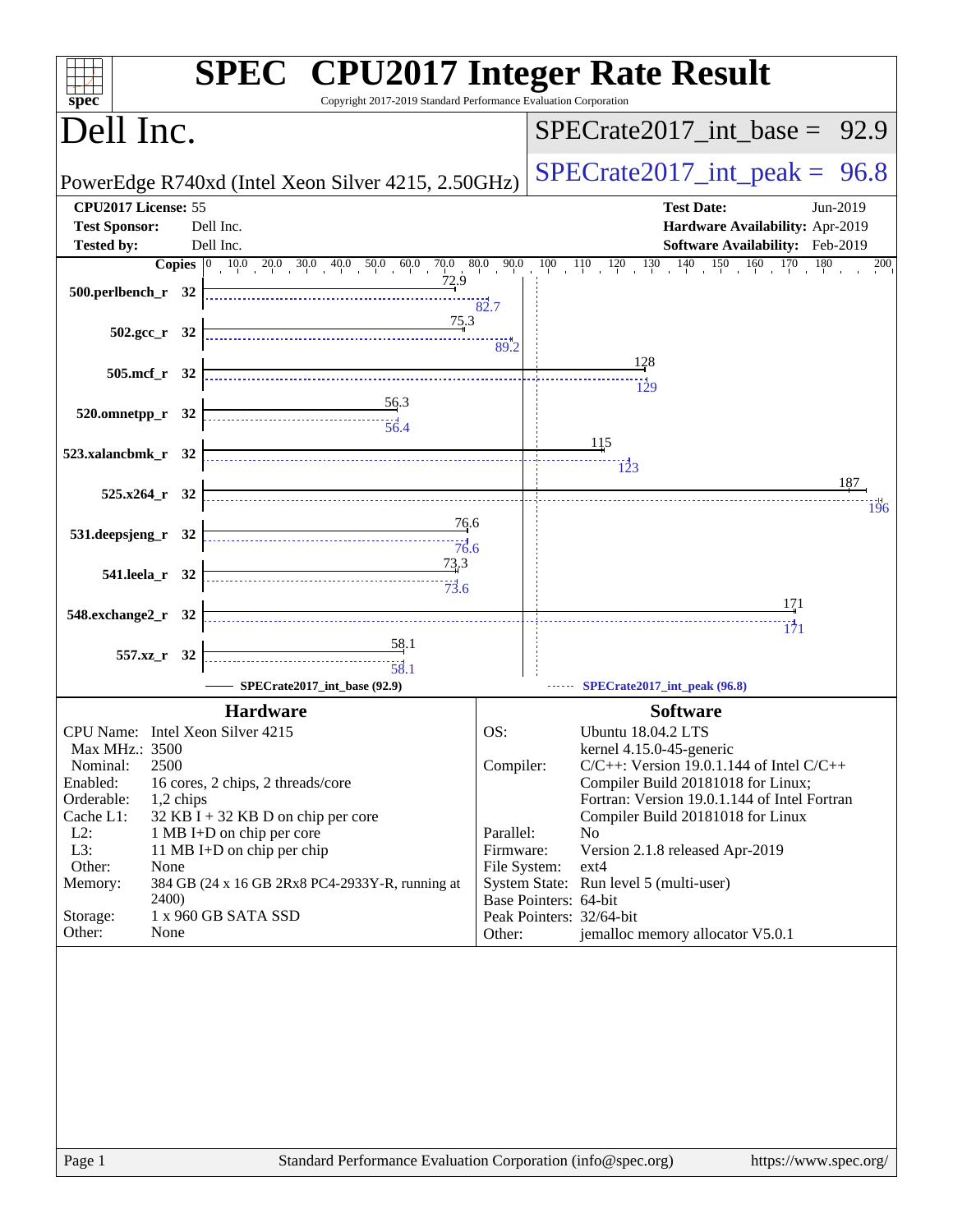| <b>SPEC CPU2017 Integer Rate Result</b><br>spec<br>Copyright 2017-2019 Standard Performance Evaluation Corporation |               |                |       |                |       |                |       |               |                |              |                   |                                  |                                        |              |
|--------------------------------------------------------------------------------------------------------------------|---------------|----------------|-------|----------------|-------|----------------|-------|---------------|----------------|--------------|-------------------|----------------------------------|----------------------------------------|--------------|
| Dell Inc.                                                                                                          |               |                |       |                |       |                |       |               |                |              |                   | $SPECTate2017\_int\_base = 92.9$ |                                        |              |
| $SPECTate2017\_int\_peak = 96.8$<br>PowerEdge R740xd (Intel Xeon Silver 4215, 2.50GHz)                             |               |                |       |                |       |                |       |               |                |              |                   |                                  |                                        |              |
| CPU2017 License: 55                                                                                                |               |                |       |                |       |                |       |               |                |              | <b>Test Date:</b> |                                  | Jun-2019                               |              |
| Hardware Availability: Apr-2019<br><b>Test Sponsor:</b><br>Dell Inc.                                               |               |                |       |                |       |                |       |               |                |              |                   |                                  |                                        |              |
| <b>Tested by:</b>                                                                                                  | Dell Inc.     |                |       |                |       |                |       |               |                |              |                   |                                  | <b>Software Availability:</b> Feb-2019 |              |
| <b>Results Table</b>                                                                                               |               |                |       |                |       |                |       |               |                |              |                   |                                  |                                        |              |
|                                                                                                                    |               |                |       | <b>Base</b>    |       |                |       |               |                |              | <b>Peak</b>       |                                  |                                        |              |
| <b>Benchmark</b>                                                                                                   | <b>Copies</b> | <b>Seconds</b> | Ratio | <b>Seconds</b> | Ratio | <b>Seconds</b> | Ratio | <b>Copies</b> | <b>Seconds</b> | <b>Ratio</b> | <b>Seconds</b>    | <b>Ratio</b>                     | <b>Seconds</b>                         | <b>Ratio</b> |
| 500.perlbench_r                                                                                                    | 32            | 697            | 73.1  | 699            | 72.9  |                |       | 32            | 616            | 82.7         | 616               | 82.7                             |                                        |              |
| $502.\text{sec}$                                                                                                   | 32            | 597            | 75.9  | 602            | 75.3  |                |       | 32            | 508            | 89.2         | 506               | 89.5                             |                                        |              |
| $505$ .mcf r                                                                                                       | 32            | 403            | 128   | 404            | 128   |                |       | 32            | 402            | 129          | 402               | <u>129</u>                       |                                        |              |
| 520.omnetpp_r                                                                                                      | 32            | 746            | 56.3  | 746            | 56.3  |                |       | 32            | 744            | 56.4         | 744               | 56.4                             |                                        |              |
| 523.xalancbmk r                                                                                                    | 32            | 291            | 116   | 293            | 115   |                |       | 32            | 274            | 123          | 274               | 124                              |                                        |              |
| $525.x264_r$                                                                                                       | 32            | <u> 299</u>    | 187   | 292            | 192   |                |       | 32            | 286            | <u>196</u>   | 285               | 197                              |                                        |              |
| 531.deepsjeng_r                                                                                                    | 32            | 478            | 76.7  | 479            | 76.6  |                |       | 32            | 478            | 76.7         | 479               | 76.6                             |                                        |              |
| 541.leela r                                                                                                        | 32            | 723            | 73.3  | 718            | 73.8  |                |       | 32            | 720            | 73.6         | 720               | 73.6                             |                                        |              |
| 548.exchange2 r                                                                                                    | 32            | 488            | 172   | 490            | 171   |                |       | 32            | 489            | 171          | 489               | 172                              |                                        |              |

Results appear in the [order in which they were run.](http://www.spec.org/auto/cpu2017/Docs/result-fields.html#RunOrder) Bold underlined text [indicates a median measurement.](http://www.spec.org/auto/cpu2017/Docs/result-fields.html#Median)

**[SPECrate2017\\_int\\_base =](http://www.spec.org/auto/cpu2017/Docs/result-fields.html#SPECrate2017intbase) 92.9 [SPECrate2017\\_int\\_peak =](http://www.spec.org/auto/cpu2017/Docs/result-fields.html#SPECrate2017intpeak) 96.8**

## **[Submit Notes](http://www.spec.org/auto/cpu2017/Docs/result-fields.html#SubmitNotes)**

[557.xz\\_r](http://www.spec.org/auto/cpu2017/Docs/benchmarks/557.xz_r.html) 32 **[595](http://www.spec.org/auto/cpu2017/Docs/result-fields.html#Median) [58.1](http://www.spec.org/auto/cpu2017/Docs/result-fields.html#Median)** 594 58.2 32 595 58.1 **[595](http://www.spec.org/auto/cpu2017/Docs/result-fields.html#Median) [58.1](http://www.spec.org/auto/cpu2017/Docs/result-fields.html#Median)**

 The numactl mechanism was used to bind copies to processors. The config file option 'submit' was used to generate numactl commands to bind each copy to a specific processor. For details, please see the config file.

## **[Operating System Notes](http://www.spec.org/auto/cpu2017/Docs/result-fields.html#OperatingSystemNotes)**

Stack size set to unlimited using "ulimit -s unlimited"

## **[General Notes](http://www.spec.org/auto/cpu2017/Docs/result-fields.html#GeneralNotes)**

Environment variables set by runcpu before the start of the run: LD\_LIBRARY\_PATH = "/home/cpu2017/lib/ia32:/home/cpu2017/lib/intel64:/home/cpu2017/je5.0.1-32:/home/cpu2017/je5.0.1-64" Binaries compiled on a system with 1x Intel Core i9-7900X CPU + 32GB RAM memory using Redhat Enterprise Linux 7.5 NA: The test sponsor attests, as of date of publication, that CVE-2017-5754 (Meltdown) is mitigated in the system as tested and documented. Yes: The test sponsor attests, as of date of publication, that CVE-2017-5753 (Spectre variant 1) is mitigated in the system as tested and documented. Yes: The test sponsor attests, as of date of publication, that CVE-2017-5715 (Spectre variant 2) is mitigated in the system as tested and documented. Prior to runcpu invocation Transparent Huge Pages enabled by default sync; echo 3> /proc/sys/vm/drop\_caches runcpu command invoked through numactl i.e.: numactl --interleave=all runcpu <etc> jemalloc, a general purpose malloc implementation

**(Continued on next page)**

| Page 2 | Standard Performance Evaluation Corporation (info@spec.org) | https://www.spec.org/ |
|--------|-------------------------------------------------------------|-----------------------|
|        |                                                             |                       |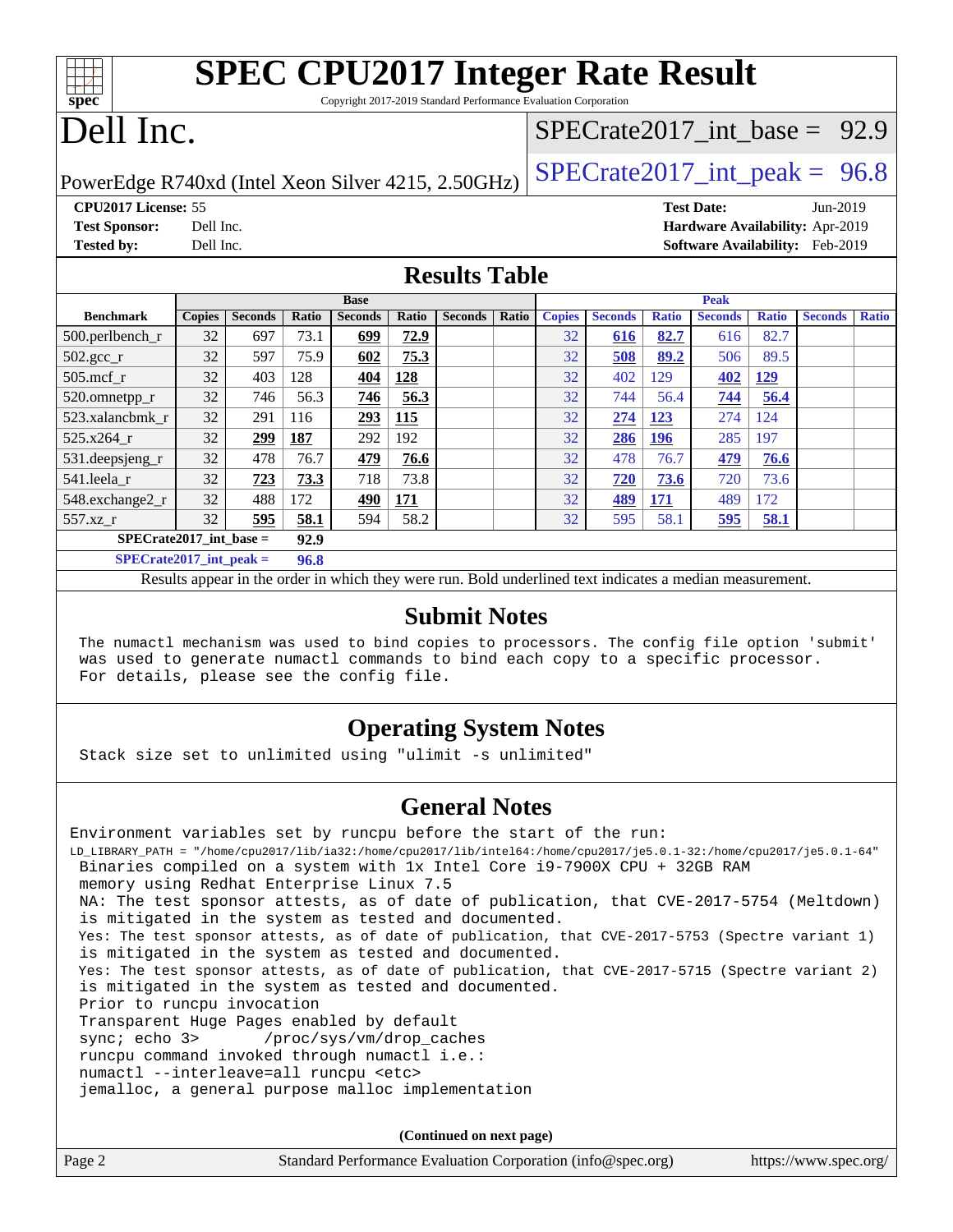| <b>SPEC CPU2017 Integer Rate Result</b><br>Copyright 2017-2019 Standard Performance Evaluation Corporation<br>$s\overline{p}\overline{e}\overline{c}$                                                                                                                                                                                                                                                                                                                                                                                                                                                                                                                                                                                                                                                                                                                                                                                                                                                                                                                                                                                                                                                                                                                                                                                                                                                                                                                     |                                                                                                     |
|---------------------------------------------------------------------------------------------------------------------------------------------------------------------------------------------------------------------------------------------------------------------------------------------------------------------------------------------------------------------------------------------------------------------------------------------------------------------------------------------------------------------------------------------------------------------------------------------------------------------------------------------------------------------------------------------------------------------------------------------------------------------------------------------------------------------------------------------------------------------------------------------------------------------------------------------------------------------------------------------------------------------------------------------------------------------------------------------------------------------------------------------------------------------------------------------------------------------------------------------------------------------------------------------------------------------------------------------------------------------------------------------------------------------------------------------------------------------------|-----------------------------------------------------------------------------------------------------|
| Dell Inc.                                                                                                                                                                                                                                                                                                                                                                                                                                                                                                                                                                                                                                                                                                                                                                                                                                                                                                                                                                                                                                                                                                                                                                                                                                                                                                                                                                                                                                                                 | $SPECTate2017$ int base = 92.9                                                                      |
| PowerEdge R740xd (Intel Xeon Silver 4215, 2.50GHz)                                                                                                                                                                                                                                                                                                                                                                                                                                                                                                                                                                                                                                                                                                                                                                                                                                                                                                                                                                                                                                                                                                                                                                                                                                                                                                                                                                                                                        | $SPECrate2017\_int\_peak = 96.8$                                                                    |
| CPU2017 License: 55<br>Dell Inc.<br><b>Test Sponsor:</b><br>Dell Inc.<br><b>Tested by:</b>                                                                                                                                                                                                                                                                                                                                                                                                                                                                                                                                                                                                                                                                                                                                                                                                                                                                                                                                                                                                                                                                                                                                                                                                                                                                                                                                                                                | <b>Test Date:</b><br>Jun-2019<br>Hardware Availability: Apr-2019<br>Software Availability: Feb-2019 |
| <b>General Notes (Continued)</b>                                                                                                                                                                                                                                                                                                                                                                                                                                                                                                                                                                                                                                                                                                                                                                                                                                                                                                                                                                                                                                                                                                                                                                                                                                                                                                                                                                                                                                          |                                                                                                     |
| built with the RedHat Enterprise 7.5, and the system compiler gcc 4.8.5<br>sources available from jemalloc.net or https://github.com/jemalloc/jemalloc/releases                                                                                                                                                                                                                                                                                                                                                                                                                                                                                                                                                                                                                                                                                                                                                                                                                                                                                                                                                                                                                                                                                                                                                                                                                                                                                                           |                                                                                                     |
| <b>Platform Notes</b>                                                                                                                                                                                                                                                                                                                                                                                                                                                                                                                                                                                                                                                                                                                                                                                                                                                                                                                                                                                                                                                                                                                                                                                                                                                                                                                                                                                                                                                     |                                                                                                     |
| BIOS settings:<br>ADDDC setting disabled<br>Sub NUMA Cluster enabled<br>Virtualization Technology disabled<br>DCU Streamer Prefetcher disabled<br>System Profile set to Custom<br>CPU Performance set to Maximum Performance<br>C States set to Autonomous<br>C1E disabled<br>Uncore Frequency set to Dynamic<br>Energy Efficiency Policy set to Performance<br>Memory Patrol Scrub disabled<br>Logical Processor enabled<br>CPU Interconnect Bus Link Power Management disabled<br>PCI ASPM L1 Link Power Management disabled<br>Sysinfo program /home/cpu2017/bin/sysinfo<br>Rev: r5974 of 2018-05-19 9bcde8f2999c33d61f64985e45859ea9<br>running on intel-sut Sun Jun 9 16:13:49 2019<br>SUT (System Under Test) info as seen by some common utilities.<br>For more information on this section, see<br>https://www.spec.org/cpu2017/Docs/config.html#sysinfo<br>From /proc/cpuinfo<br>model name: $Intel(R)$ Xeon(R) Silver 4215 CPU @ 2.50GHz<br>"physical id"s (chips)<br>2<br>32 "processors"<br>cores, siblings (Caution: counting these is hw and system dependent. The following<br>excerpts from /proc/cpuinfo might not be reliable. Use with caution.)<br>cpu cores : 8<br>siblings : 16<br>physical 0: cores 0 1 2 3 4 5 6 7<br>physical 1: cores 0 1 2 3 4 5 6 7<br>From lscpu:<br>Architecture:<br>x86_64<br>CPU op-mode(s): $32-bit, 64-bit$<br>Byte Order:<br>Little Endian<br>CPU(s):<br>32<br>On-line CPU(s) list: $0-31$<br>Thread(s) per core:<br>2 |                                                                                                     |
| (Continued on next page)                                                                                                                                                                                                                                                                                                                                                                                                                                                                                                                                                                                                                                                                                                                                                                                                                                                                                                                                                                                                                                                                                                                                                                                                                                                                                                                                                                                                                                                  |                                                                                                     |
| Standard Performance Evaluation Corporation (info@spec.org)<br>Page 3                                                                                                                                                                                                                                                                                                                                                                                                                                                                                                                                                                                                                                                                                                                                                                                                                                                                                                                                                                                                                                                                                                                                                                                                                                                                                                                                                                                                     | https://www.spec.org/                                                                               |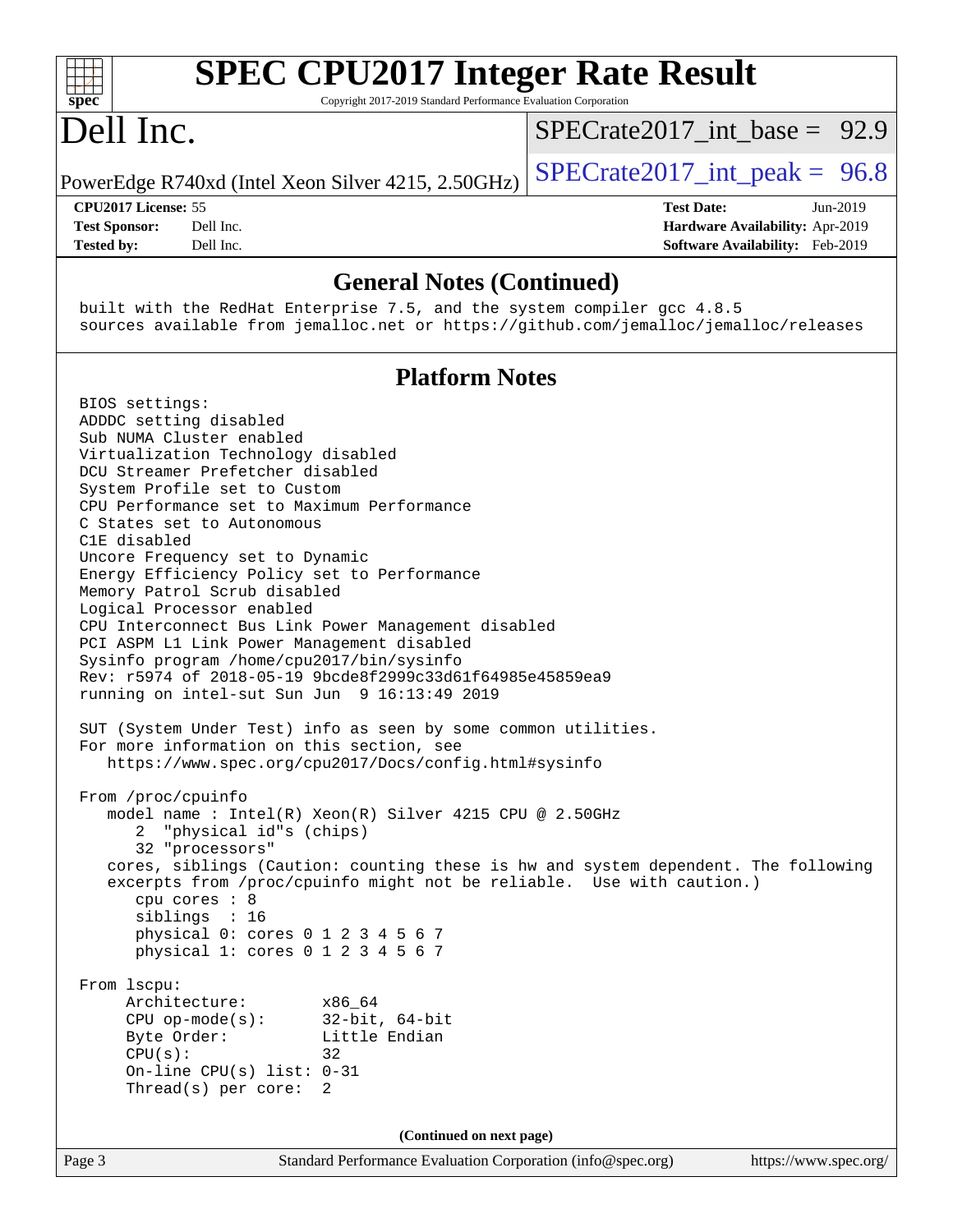| spec <sup>®</sup>                                                                                                                                                                                                                                                                                                                                                                                             | Copyright 2017-2019 Standard Performance Evaluation Corporation                                                        | <b>SPEC CPU2017 Integer Rate Result</b>                                                                                                                                                                                                                                                                                                                                                                                                                                                                                                                                                                                                                                                                                                                                                            |                       |  |  |  |
|---------------------------------------------------------------------------------------------------------------------------------------------------------------------------------------------------------------------------------------------------------------------------------------------------------------------------------------------------------------------------------------------------------------|------------------------------------------------------------------------------------------------------------------------|----------------------------------------------------------------------------------------------------------------------------------------------------------------------------------------------------------------------------------------------------------------------------------------------------------------------------------------------------------------------------------------------------------------------------------------------------------------------------------------------------------------------------------------------------------------------------------------------------------------------------------------------------------------------------------------------------------------------------------------------------------------------------------------------------|-----------------------|--|--|--|
| Dell Inc.                                                                                                                                                                                                                                                                                                                                                                                                     |                                                                                                                        | $SPECTate2017$ int base = 92.9                                                                                                                                                                                                                                                                                                                                                                                                                                                                                                                                                                                                                                                                                                                                                                     |                       |  |  |  |
| PowerEdge R740xd (Intel Xeon Silver 4215, 2.50GHz)                                                                                                                                                                                                                                                                                                                                                            |                                                                                                                        | $SPECTate2017\_int\_peak = 96.8$                                                                                                                                                                                                                                                                                                                                                                                                                                                                                                                                                                                                                                                                                                                                                                   |                       |  |  |  |
| CPU2017 License: 55                                                                                                                                                                                                                                                                                                                                                                                           |                                                                                                                        | <b>Test Date:</b>                                                                                                                                                                                                                                                                                                                                                                                                                                                                                                                                                                                                                                                                                                                                                                                  | Jun-2019              |  |  |  |
| <b>Test Sponsor:</b><br>Dell Inc.                                                                                                                                                                                                                                                                                                                                                                             |                                                                                                                        | Hardware Availability: Apr-2019                                                                                                                                                                                                                                                                                                                                                                                                                                                                                                                                                                                                                                                                                                                                                                    |                       |  |  |  |
| <b>Tested by:</b><br>Dell Inc.                                                                                                                                                                                                                                                                                                                                                                                |                                                                                                                        | Software Availability: Feb-2019                                                                                                                                                                                                                                                                                                                                                                                                                                                                                                                                                                                                                                                                                                                                                                    |                       |  |  |  |
|                                                                                                                                                                                                                                                                                                                                                                                                               | <b>Platform Notes (Continued)</b>                                                                                      |                                                                                                                                                                                                                                                                                                                                                                                                                                                                                                                                                                                                                                                                                                                                                                                                    |                       |  |  |  |
| Core(s) per socket:                                                                                                                                                                                                                                                                                                                                                                                           | 8                                                                                                                      |                                                                                                                                                                                                                                                                                                                                                                                                                                                                                                                                                                                                                                                                                                                                                                                                    |                       |  |  |  |
| Socket(s):                                                                                                                                                                                                                                                                                                                                                                                                    | 2                                                                                                                      |                                                                                                                                                                                                                                                                                                                                                                                                                                                                                                                                                                                                                                                                                                                                                                                                    |                       |  |  |  |
| NUMA $node(s)$ :                                                                                                                                                                                                                                                                                                                                                                                              | 2                                                                                                                      |                                                                                                                                                                                                                                                                                                                                                                                                                                                                                                                                                                                                                                                                                                                                                                                                    |                       |  |  |  |
| Vendor ID:                                                                                                                                                                                                                                                                                                                                                                                                    | GenuineIntel                                                                                                           |                                                                                                                                                                                                                                                                                                                                                                                                                                                                                                                                                                                                                                                                                                                                                                                                    |                       |  |  |  |
| CPU family:                                                                                                                                                                                                                                                                                                                                                                                                   | 6                                                                                                                      |                                                                                                                                                                                                                                                                                                                                                                                                                                                                                                                                                                                                                                                                                                                                                                                                    |                       |  |  |  |
| Model:<br>Model name:                                                                                                                                                                                                                                                                                                                                                                                         | 85<br>Intel(R) Xeon(R) Silver 4215 CPU @ 2.50GHz                                                                       |                                                                                                                                                                                                                                                                                                                                                                                                                                                                                                                                                                                                                                                                                                                                                                                                    |                       |  |  |  |
| Stepping:                                                                                                                                                                                                                                                                                                                                                                                                     | 6                                                                                                                      |                                                                                                                                                                                                                                                                                                                                                                                                                                                                                                                                                                                                                                                                                                                                                                                                    |                       |  |  |  |
| CPU MHz:                                                                                                                                                                                                                                                                                                                                                                                                      | 2484.375                                                                                                               |                                                                                                                                                                                                                                                                                                                                                                                                                                                                                                                                                                                                                                                                                                                                                                                                    |                       |  |  |  |
| BogoMIPS:                                                                                                                                                                                                                                                                                                                                                                                                     | 5000.00                                                                                                                |                                                                                                                                                                                                                                                                                                                                                                                                                                                                                                                                                                                                                                                                                                                                                                                                    |                       |  |  |  |
| Virtualization:                                                                                                                                                                                                                                                                                                                                                                                               | $VT - x$                                                                                                               |                                                                                                                                                                                                                                                                                                                                                                                                                                                                                                                                                                                                                                                                                                                                                                                                    |                       |  |  |  |
| Lld cache:                                                                                                                                                                                                                                                                                                                                                                                                    | 32K                                                                                                                    |                                                                                                                                                                                                                                                                                                                                                                                                                                                                                                                                                                                                                                                                                                                                                                                                    |                       |  |  |  |
| Lli cache:                                                                                                                                                                                                                                                                                                                                                                                                    | 32K                                                                                                                    |                                                                                                                                                                                                                                                                                                                                                                                                                                                                                                                                                                                                                                                                                                                                                                                                    |                       |  |  |  |
| L2 cache:<br>L3 cache:                                                                                                                                                                                                                                                                                                                                                                                        | 1024K<br>11264K                                                                                                        |                                                                                                                                                                                                                                                                                                                                                                                                                                                                                                                                                                                                                                                                                                                                                                                                    |                       |  |  |  |
| NUMA node0 CPU(s):                                                                                                                                                                                                                                                                                                                                                                                            |                                                                                                                        |                                                                                                                                                                                                                                                                                                                                                                                                                                                                                                                                                                                                                                                                                                                                                                                                    |                       |  |  |  |
| NUMA $node1$ CPU $(s)$ :                                                                                                                                                                                                                                                                                                                                                                                      | 0, 2, 4, 6, 8, 10, 12, 14, 16, 18, 20, 22, 24, 26, 28, 30<br>1, 3, 5, 7, 9, 11, 13, 15, 17, 19, 21, 23, 25, 27, 29, 31 |                                                                                                                                                                                                                                                                                                                                                                                                                                                                                                                                                                                                                                                                                                                                                                                                    |                       |  |  |  |
| Flags:                                                                                                                                                                                                                                                                                                                                                                                                        |                                                                                                                        | fpu vme de pse tsc msr pae mce cx8 apic sep mtrr pge mca cmov                                                                                                                                                                                                                                                                                                                                                                                                                                                                                                                                                                                                                                                                                                                                      |                       |  |  |  |
|                                                                                                                                                                                                                                                                                                                                                                                                               | ospke avx512_vnni flush_l1d arch_capabilities                                                                          | pat pse36 clflush dts acpi mmx fxsr sse sse2 ss ht tm pbe syscall nx pdpe1gb rdtscp<br>lm constant_tsc art arch_perfmon pebs bts rep_good nopl xtopology nonstop_tsc cpuid<br>aperfmperf pni pclmulqdq dtes64 monitor ds_cpl vmx smx est tm2 ssse3 sdbg fma cx16<br>xtpr pdcm pcid dca sse4_1 sse4_2 x2apic movbe popcnt aes xsave avx f16c rdrand<br>lahf_lm abm 3dnowprefetch cpuid_fault epb cat_13 cdp_13 invpcid_single ssbd mba ibrs<br>ibpb stibp ibrs_enhanced tpr_shadow vnmi flexpriority ept vpid fsgsbase tsc_adjust<br>bmil hle avx2 smep bmi2 erms invpcid rtm cqm mpx rdt_a avx512f avx512dq rdseed adx<br>smap clflushopt clwb intel_pt avx512cd avx512bw avx512vl xsaveopt xsavec xgetbvl<br>xsaves cqm_llc cqm_occup_llc cqm_mbm_total cqm_mbm_local dtherm ida arat pln pts pku |                       |  |  |  |
| /proc/cpuinfo cache data<br>cache size : 11264 KB                                                                                                                                                                                                                                                                                                                                                             |                                                                                                                        |                                                                                                                                                                                                                                                                                                                                                                                                                                                                                                                                                                                                                                                                                                                                                                                                    |                       |  |  |  |
| physical chip.<br>$available: 2 nodes (0-1)$<br>node 0 cpus: 0 2 4 6 8 10 12 14 16 18 20 22 24 26 28 30<br>node 0 size: 191936 MB<br>node 0 free: 191463 MB<br>node 1 cpus: 1 3 5 7 9 11 13 15 17 19 21 23 25 27 29 31<br>node 1 size: 193511 MB<br>node 1 free: 193064 MB<br>node distances:<br>node<br>$\overline{\phantom{0}}$<br>$\overline{1}$<br>0:<br>10<br>21<br>1:<br>21<br>10<br>From /proc/meminfo |                                                                                                                        | From numactl --hardware WARNING: a numactl 'node' might or might not correspond to a                                                                                                                                                                                                                                                                                                                                                                                                                                                                                                                                                                                                                                                                                                               |                       |  |  |  |
|                                                                                                                                                                                                                                                                                                                                                                                                               | (Continued on next page)                                                                                               |                                                                                                                                                                                                                                                                                                                                                                                                                                                                                                                                                                                                                                                                                                                                                                                                    |                       |  |  |  |
| Page 4                                                                                                                                                                                                                                                                                                                                                                                                        | Standard Performance Evaluation Corporation (info@spec.org)                                                            |                                                                                                                                                                                                                                                                                                                                                                                                                                                                                                                                                                                                                                                                                                                                                                                                    | https://www.spec.org/ |  |  |  |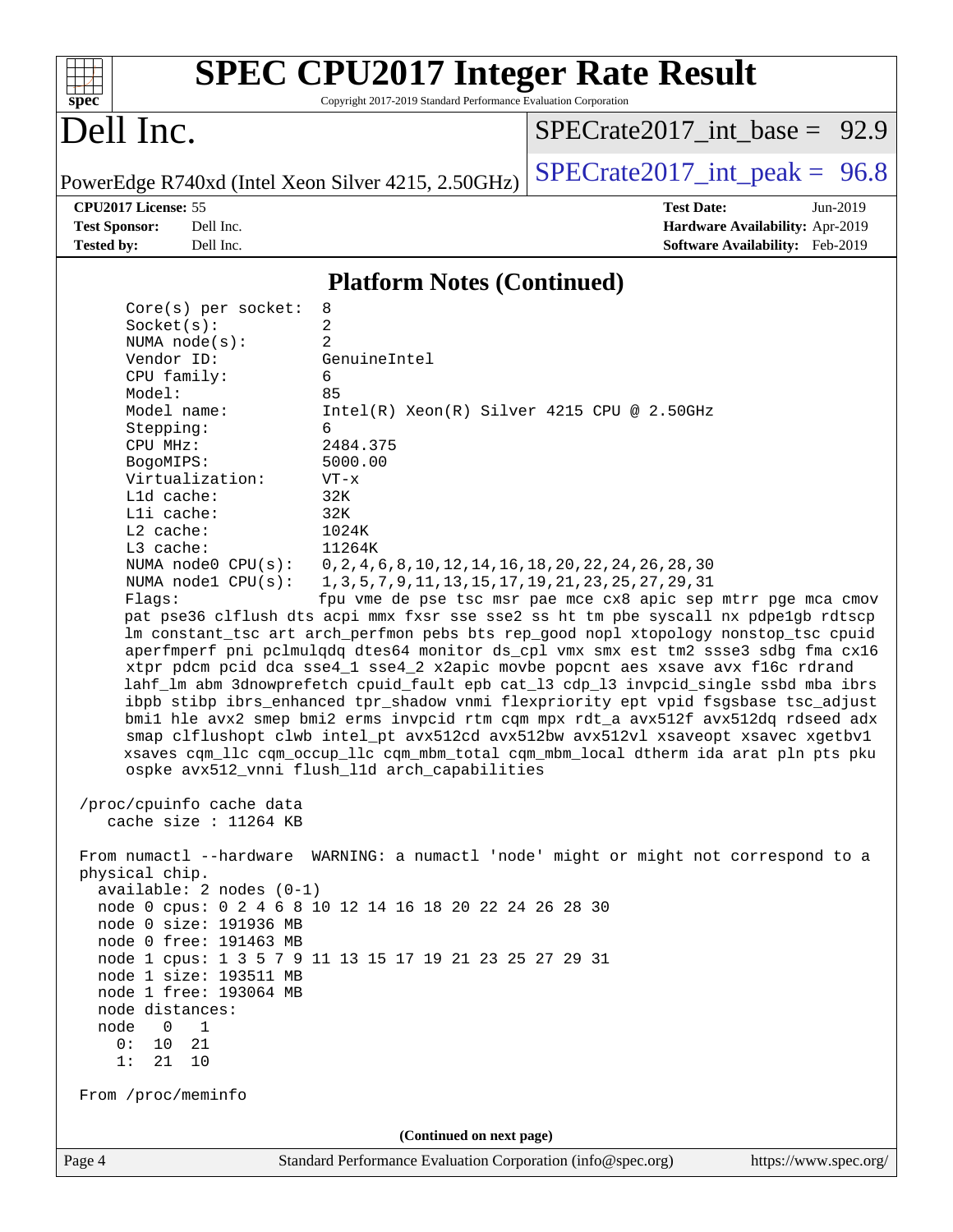| <b>SPEC CPU2017 Integer Rate Result</b><br>Copyright 2017-2019 Standard Performance Evaluation Corporation<br>$spec^*$                                                                                                                                                                                                                                                                                                                                                                                                                                                                                                                                                                                                                                                                                                                                                                                                                                                                                                                                                                                                                                                                                                                                                                                                                                                                                                                                                                                                                                               |                                                                                                     |
|----------------------------------------------------------------------------------------------------------------------------------------------------------------------------------------------------------------------------------------------------------------------------------------------------------------------------------------------------------------------------------------------------------------------------------------------------------------------------------------------------------------------------------------------------------------------------------------------------------------------------------------------------------------------------------------------------------------------------------------------------------------------------------------------------------------------------------------------------------------------------------------------------------------------------------------------------------------------------------------------------------------------------------------------------------------------------------------------------------------------------------------------------------------------------------------------------------------------------------------------------------------------------------------------------------------------------------------------------------------------------------------------------------------------------------------------------------------------------------------------------------------------------------------------------------------------|-----------------------------------------------------------------------------------------------------|
| Dell Inc.                                                                                                                                                                                                                                                                                                                                                                                                                                                                                                                                                                                                                                                                                                                                                                                                                                                                                                                                                                                                                                                                                                                                                                                                                                                                                                                                                                                                                                                                                                                                                            | $SPECTate2017$ _int_base = 92.9                                                                     |
| PowerEdge R740xd (Intel Xeon Silver 4215, 2.50GHz)                                                                                                                                                                                                                                                                                                                                                                                                                                                                                                                                                                                                                                                                                                                                                                                                                                                                                                                                                                                                                                                                                                                                                                                                                                                                                                                                                                                                                                                                                                                   | $SPECTate2017\_int\_peak = 96.8$                                                                    |
| CPU2017 License: 55<br><b>Test Sponsor:</b><br>Dell Inc.<br><b>Tested by:</b><br>Dell Inc.                                                                                                                                                                                                                                                                                                                                                                                                                                                                                                                                                                                                                                                                                                                                                                                                                                                                                                                                                                                                                                                                                                                                                                                                                                                                                                                                                                                                                                                                           | <b>Test Date:</b><br>Jun-2019<br>Hardware Availability: Apr-2019<br>Software Availability: Feb-2019 |
|                                                                                                                                                                                                                                                                                                                                                                                                                                                                                                                                                                                                                                                                                                                                                                                                                                                                                                                                                                                                                                                                                                                                                                                                                                                                                                                                                                                                                                                                                                                                                                      |                                                                                                     |
| <b>Platform Notes (Continued)</b><br>MemTotal:<br>394698568 kB<br>HugePages_Total:<br>0<br>Hugepagesize:<br>2048 kB<br>/usr/bin/lsb_release -d<br>Ubuntu 18.04.2 LTS<br>From /etc/*release* /etc/*version*<br>debian_version: buster/sid<br>os-release:<br>NAME="Ubuntu"<br>VERSION="18.04.2 LTS (Bionic Beaver)"<br>ID=ubuntu<br>ID LIKE=debian<br>PRETTY_NAME="Ubuntu 18.04.2 LTS"<br>VERSION_ID="18.04"<br>HOME_URL="https://www.ubuntu.com/"<br>SUPPORT_URL="https://help.ubuntu.com/"<br>uname $-a$ :<br>Linux intel-sut 4.15.0-45-generic #48-Ubuntu SMP Tue Jan 29 16:28:13 UTC 2019 x86_64<br>x86_64 x86_64 GNU/Linux<br>Kernel self-reported vulnerability status:<br>CVE-2017-5754 (Meltdown):<br>Not affected<br>CVE-2017-5753 (Spectre variant 1): Mitigation: __user pointer sanitization<br>CVE-2017-5715 (Spectre variant 2): Mitigation: Enhanced IBRS, IBPB<br>run-level $5$ Jun $9$ 16:11<br>SPEC is set to: /home/cpu2017<br>Filesystem<br>Type Size Used Avail Use% Mounted on<br>/dev/sda2<br>ext4 439G<br>21G 396G<br>$5\%$ /<br>Additional information from dmidecode follows. WARNING: Use caution when you interpret<br>this section. The 'dmidecode' program reads system data which is "intended to allow<br>hardware to be accurately determined", but the intent may not be met, as there are<br>frequent changes to hardware, firmware, and the "DMTF SMBIOS" standard.<br>BIOS Dell Inc. 2.1.8 04/30/2019<br>Memory:<br>24x 00AD00B300AD HMA82GR7CJR8N-WM 16 GB 2 rank 2933, configured at 2400<br>(End of data from sysinfo program) |                                                                                                     |
|                                                                                                                                                                                                                                                                                                                                                                                                                                                                                                                                                                                                                                                                                                                                                                                                                                                                                                                                                                                                                                                                                                                                                                                                                                                                                                                                                                                                                                                                                                                                                                      |                                                                                                     |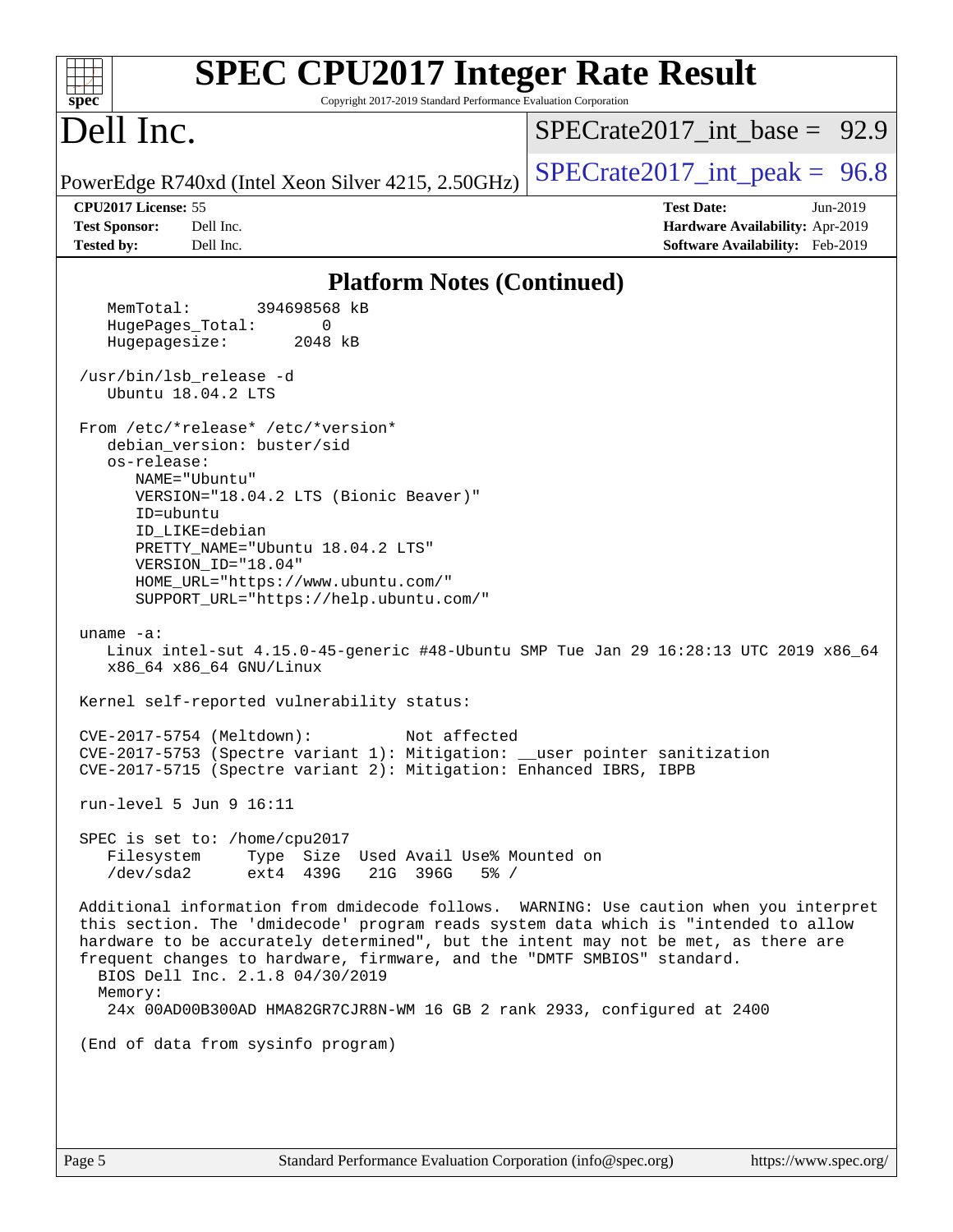| <b>SPEC CPU2017 Integer Rate Result</b><br>Copyright 2017-2019 Standard Performance Evaluation Corporation<br>spec <sup>®</sup>                                                      |                                                                                                            |
|--------------------------------------------------------------------------------------------------------------------------------------------------------------------------------------|------------------------------------------------------------------------------------------------------------|
| Dell Inc.                                                                                                                                                                            | $SPECTate2017$ int base = 92.9                                                                             |
| PowerEdge R740xd (Intel Xeon Silver 4215, 2.50GHz)                                                                                                                                   | $SPECrate2017\_int\_peak = 96.8$                                                                           |
| CPU2017 License: 55<br><b>Test Sponsor:</b><br>Dell Inc.<br><b>Tested by:</b><br>Dell Inc.                                                                                           | <b>Test Date:</b><br>Jun-2019<br><b>Hardware Availability: Apr-2019</b><br>Software Availability: Feb-2019 |
| <b>Compiler Version Notes</b>                                                                                                                                                        |                                                                                                            |
| $502.\text{qcc }r(\text{peak})$<br>CC                                                                                                                                                |                                                                                                            |
| Intel(R) C Intel(R) 64 Compiler for applications running on IA-32, Version<br>19.0.1.144 Build 20181018<br>Copyright (C) 1985-2018 Intel Corporation. All rights reserved.           |                                                                                                            |
| 500.perlbench_r(base) 502.gcc_r(base) 505.mcf_r(base, peak)<br>CC.<br>$525.x264_r(base, peak) 557.xz_r(base, peak)$                                                                  | ----------------------------                                                                               |
| Intel(R) C Intel(R) 64 Compiler for applications running on Intel(R) 64,<br>Version 19.0.1.144 Build 20181018<br>Copyright (C) 1985-2018 Intel Corporation. All rights reserved.     |                                                                                                            |
| 500.perlbench_r(peak)<br>CC.                                                                                                                                                         |                                                                                                            |
| Intel(R) C Intel(R) 64 Compiler for applications running on Intel(R) 64,<br>Version 19.0.1.144 Build 20181018<br>Copyright (C) 1985-2018 Intel Corporation. All rights reserved.     |                                                                                                            |
| $CXXC$ 523.xalancbmk $r$ (peak)                                                                                                                                                      |                                                                                                            |
| Intel(R) C++ Intel(R) 64 Compiler for applications running on IA-32, Version<br>19.0.1.144 Build 20181018<br>Copyright (C) 1985-2018 Intel Corporation. All rights reserved.         |                                                                                                            |
| CXXC 520.omnetpp_r(base, peak) 523.xalancbmk_r(base) 531.deepsjeng_r(base,<br>peak) 541.leela_r(base, peak)                                                                          |                                                                                                            |
| Intel(R) $C++$ Intel(R) 64 Compiler for applications running on Intel(R) 64,<br>Version 19.0.1.144 Build 20181018<br>Copyright (C) 1985-2018 Intel Corporation. All rights reserved. |                                                                                                            |
| FC 548.exchange2_r(base, peak)                                                                                                                                                       |                                                                                                            |
| $Intel(R)$ Fortran Intel(R) 64 Compiler for applications running on Intel(R)<br>64, Version 19.0.1.144 Build 20181018                                                                |                                                                                                            |
| (Continued on next page)                                                                                                                                                             |                                                                                                            |
| Page 6<br>Standard Performance Evaluation Corporation (info@spec.org)                                                                                                                | https://www.spec.org/                                                                                      |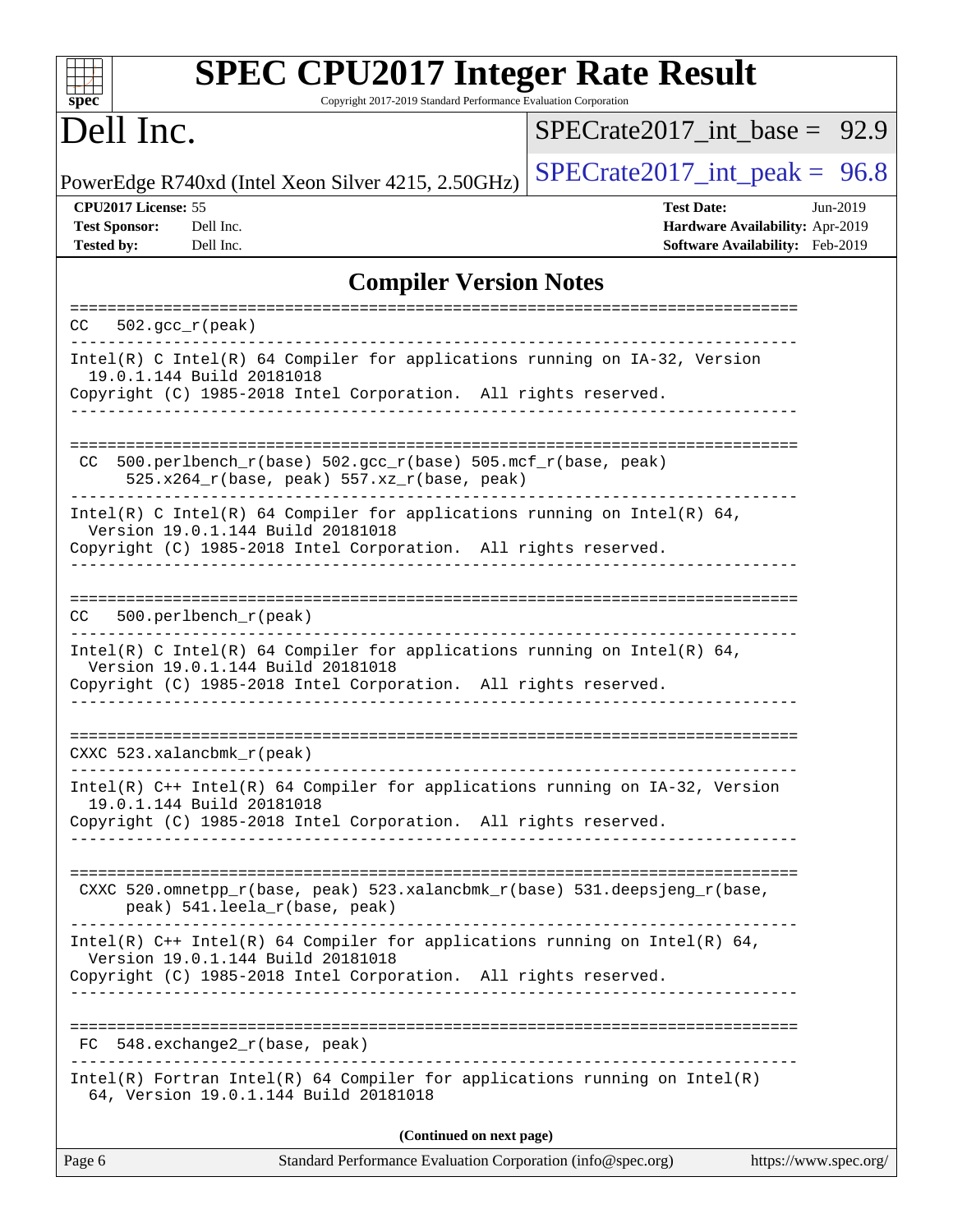# **[SPEC CPU2017 Integer Rate Result](http://www.spec.org/auto/cpu2017/Docs/result-fields.html#SPECCPU2017IntegerRateResult)**

Copyright 2017-2019 Standard Performance Evaluation Corporation

# Dell Inc.

**[spec](http://www.spec.org/)**

 $+\ +$ 

SPECrate2017 int\_base =  $92.9$ 

PowerEdge R740xd (Intel Xeon Silver 4215, 2.50GHz)  $\left|$  [SPECrate2017\\_int\\_peak =](http://www.spec.org/auto/cpu2017/Docs/result-fields.html#SPECrate2017intpeak) 96.8

**[CPU2017 License:](http://www.spec.org/auto/cpu2017/Docs/result-fields.html#CPU2017License)** 55 **[Test Date:](http://www.spec.org/auto/cpu2017/Docs/result-fields.html#TestDate)** Jun-2019 **[Test Sponsor:](http://www.spec.org/auto/cpu2017/Docs/result-fields.html#TestSponsor)** Dell Inc. **[Hardware Availability:](http://www.spec.org/auto/cpu2017/Docs/result-fields.html#HardwareAvailability)** Apr-2019 **[Tested by:](http://www.spec.org/auto/cpu2017/Docs/result-fields.html#Testedby)** Dell Inc. **[Software Availability:](http://www.spec.org/auto/cpu2017/Docs/result-fields.html#SoftwareAvailability)** Feb-2019

## **[Compiler Version Notes \(Continued\)](http://www.spec.org/auto/cpu2017/Docs/result-fields.html#CompilerVersionNotes)**

Copyright (C) 1985-2018 Intel Corporation. All rights reserved. ------------------------------------------------------------------------------

## **[Base Compiler Invocation](http://www.spec.org/auto/cpu2017/Docs/result-fields.html#BaseCompilerInvocation)**

[C benchmarks](http://www.spec.org/auto/cpu2017/Docs/result-fields.html#Cbenchmarks):  $\text{icc}$  -m64 -std=c11

[C++ benchmarks:](http://www.spec.org/auto/cpu2017/Docs/result-fields.html#CXXbenchmarks) [icpc -m64](http://www.spec.org/cpu2017/results/res2019q3/cpu2017-20190624-15452.flags.html#user_CXXbase_intel_icpc_64bit_4ecb2543ae3f1412ef961e0650ca070fec7b7afdcd6ed48761b84423119d1bf6bdf5cad15b44d48e7256388bc77273b966e5eb805aefd121eb22e9299b2ec9d9)

[Fortran benchmarks](http://www.spec.org/auto/cpu2017/Docs/result-fields.html#Fortranbenchmarks): [ifort -m64](http://www.spec.org/cpu2017/results/res2019q3/cpu2017-20190624-15452.flags.html#user_FCbase_intel_ifort_64bit_24f2bb282fbaeffd6157abe4f878425411749daecae9a33200eee2bee2fe76f3b89351d69a8130dd5949958ce389cf37ff59a95e7a40d588e8d3a57e0c3fd751)

## **[Base Portability Flags](http://www.spec.org/auto/cpu2017/Docs/result-fields.html#BasePortabilityFlags)**

 500.perlbench\_r: [-DSPEC\\_LP64](http://www.spec.org/cpu2017/results/res2019q3/cpu2017-20190624-15452.flags.html#b500.perlbench_r_basePORTABILITY_DSPEC_LP64) [-DSPEC\\_LINUX\\_X64](http://www.spec.org/cpu2017/results/res2019q3/cpu2017-20190624-15452.flags.html#b500.perlbench_r_baseCPORTABILITY_DSPEC_LINUX_X64) 502.gcc\_r: [-DSPEC\\_LP64](http://www.spec.org/cpu2017/results/res2019q3/cpu2017-20190624-15452.flags.html#suite_basePORTABILITY502_gcc_r_DSPEC_LP64) 505.mcf\_r: [-DSPEC\\_LP64](http://www.spec.org/cpu2017/results/res2019q3/cpu2017-20190624-15452.flags.html#suite_basePORTABILITY505_mcf_r_DSPEC_LP64) 520.omnetpp\_r: [-DSPEC\\_LP64](http://www.spec.org/cpu2017/results/res2019q3/cpu2017-20190624-15452.flags.html#suite_basePORTABILITY520_omnetpp_r_DSPEC_LP64) 523.xalancbmk\_r: [-DSPEC\\_LP64](http://www.spec.org/cpu2017/results/res2019q3/cpu2017-20190624-15452.flags.html#suite_basePORTABILITY523_xalancbmk_r_DSPEC_LP64) [-DSPEC\\_LINUX](http://www.spec.org/cpu2017/results/res2019q3/cpu2017-20190624-15452.flags.html#b523.xalancbmk_r_baseCXXPORTABILITY_DSPEC_LINUX) 525.x264\_r: [-DSPEC\\_LP64](http://www.spec.org/cpu2017/results/res2019q3/cpu2017-20190624-15452.flags.html#suite_basePORTABILITY525_x264_r_DSPEC_LP64) 531.deepsjeng\_r: [-DSPEC\\_LP64](http://www.spec.org/cpu2017/results/res2019q3/cpu2017-20190624-15452.flags.html#suite_basePORTABILITY531_deepsjeng_r_DSPEC_LP64) 541.leela\_r: [-DSPEC\\_LP64](http://www.spec.org/cpu2017/results/res2019q3/cpu2017-20190624-15452.flags.html#suite_basePORTABILITY541_leela_r_DSPEC_LP64) 548.exchange2\_r: [-DSPEC\\_LP64](http://www.spec.org/cpu2017/results/res2019q3/cpu2017-20190624-15452.flags.html#suite_basePORTABILITY548_exchange2_r_DSPEC_LP64) 557.xz\_r: [-DSPEC\\_LP64](http://www.spec.org/cpu2017/results/res2019q3/cpu2017-20190624-15452.flags.html#suite_basePORTABILITY557_xz_r_DSPEC_LP64)

# **[Base Optimization Flags](http://www.spec.org/auto/cpu2017/Docs/result-fields.html#BaseOptimizationFlags)**

#### [C benchmarks](http://www.spec.org/auto/cpu2017/Docs/result-fields.html#Cbenchmarks):

[-Wl,-z,muldefs](http://www.spec.org/cpu2017/results/res2019q3/cpu2017-20190624-15452.flags.html#user_CCbase_link_force_multiple1_b4cbdb97b34bdee9ceefcfe54f4c8ea74255f0b02a4b23e853cdb0e18eb4525ac79b5a88067c842dd0ee6996c24547a27a4b99331201badda8798ef8a743f577) [-xCORE-AVX512](http://www.spec.org/cpu2017/results/res2019q3/cpu2017-20190624-15452.flags.html#user_CCbase_f-xCORE-AVX512) [-ipo](http://www.spec.org/cpu2017/results/res2019q3/cpu2017-20190624-15452.flags.html#user_CCbase_f-ipo) [-O3](http://www.spec.org/cpu2017/results/res2019q3/cpu2017-20190624-15452.flags.html#user_CCbase_f-O3) [-no-prec-div](http://www.spec.org/cpu2017/results/res2019q3/cpu2017-20190624-15452.flags.html#user_CCbase_f-no-prec-div) [-qopt-mem-layout-trans=4](http://www.spec.org/cpu2017/results/res2019q3/cpu2017-20190624-15452.flags.html#user_CCbase_f-qopt-mem-layout-trans_fa39e755916c150a61361b7846f310bcdf6f04e385ef281cadf3647acec3f0ae266d1a1d22d972a7087a248fd4e6ca390a3634700869573d231a252c784941a8) [-L/usr/local/IntelCompiler19/compilers\\_and\\_libraries\\_2019.1.144/linux/compiler/lib/intel64](http://www.spec.org/cpu2017/results/res2019q3/cpu2017-20190624-15452.flags.html#user_CCbase_qkmalloc_link_f25da0aa8cf9bced0533715046f0c2fbfb1a7191e3e496916672e09b4c388a884c4c7e4862cb529343da2264b43416df65c99fd1ddbf5dd13ae6d3130cf47881) [-lqkmalloc](http://www.spec.org/cpu2017/results/res2019q3/cpu2017-20190624-15452.flags.html#user_CCbase_qkmalloc_link_lib_79a818439969f771c6bc311cfd333c00fc099dad35c030f5aab9dda831713d2015205805422f83de8875488a2991c0a156aaa600e1f9138f8fc37004abc96dc5)

### [C++ benchmarks](http://www.spec.org/auto/cpu2017/Docs/result-fields.html#CXXbenchmarks):

[-Wl,-z,muldefs](http://www.spec.org/cpu2017/results/res2019q3/cpu2017-20190624-15452.flags.html#user_CXXbase_link_force_multiple1_b4cbdb97b34bdee9ceefcfe54f4c8ea74255f0b02a4b23e853cdb0e18eb4525ac79b5a88067c842dd0ee6996c24547a27a4b99331201badda8798ef8a743f577) [-xCORE-AVX512](http://www.spec.org/cpu2017/results/res2019q3/cpu2017-20190624-15452.flags.html#user_CXXbase_f-xCORE-AVX512) [-ipo](http://www.spec.org/cpu2017/results/res2019q3/cpu2017-20190624-15452.flags.html#user_CXXbase_f-ipo) [-O3](http://www.spec.org/cpu2017/results/res2019q3/cpu2017-20190624-15452.flags.html#user_CXXbase_f-O3) [-no-prec-div](http://www.spec.org/cpu2017/results/res2019q3/cpu2017-20190624-15452.flags.html#user_CXXbase_f-no-prec-div)

[-qopt-mem-layout-trans=4](http://www.spec.org/cpu2017/results/res2019q3/cpu2017-20190624-15452.flags.html#user_CXXbase_f-qopt-mem-layout-trans_fa39e755916c150a61361b7846f310bcdf6f04e385ef281cadf3647acec3f0ae266d1a1d22d972a7087a248fd4e6ca390a3634700869573d231a252c784941a8)

|            | -L/usr/local/IntelCompiler19/compilers_and_libraries_2019.1.144/linux/compiler/lib/intel64 |  |  |  |
|------------|--------------------------------------------------------------------------------------------|--|--|--|
| -lqkmalloc |                                                                                            |  |  |  |

**(Continued on next page)**

Page 7 Standard Performance Evaluation Corporation [\(info@spec.org\)](mailto:info@spec.org) <https://www.spec.org/>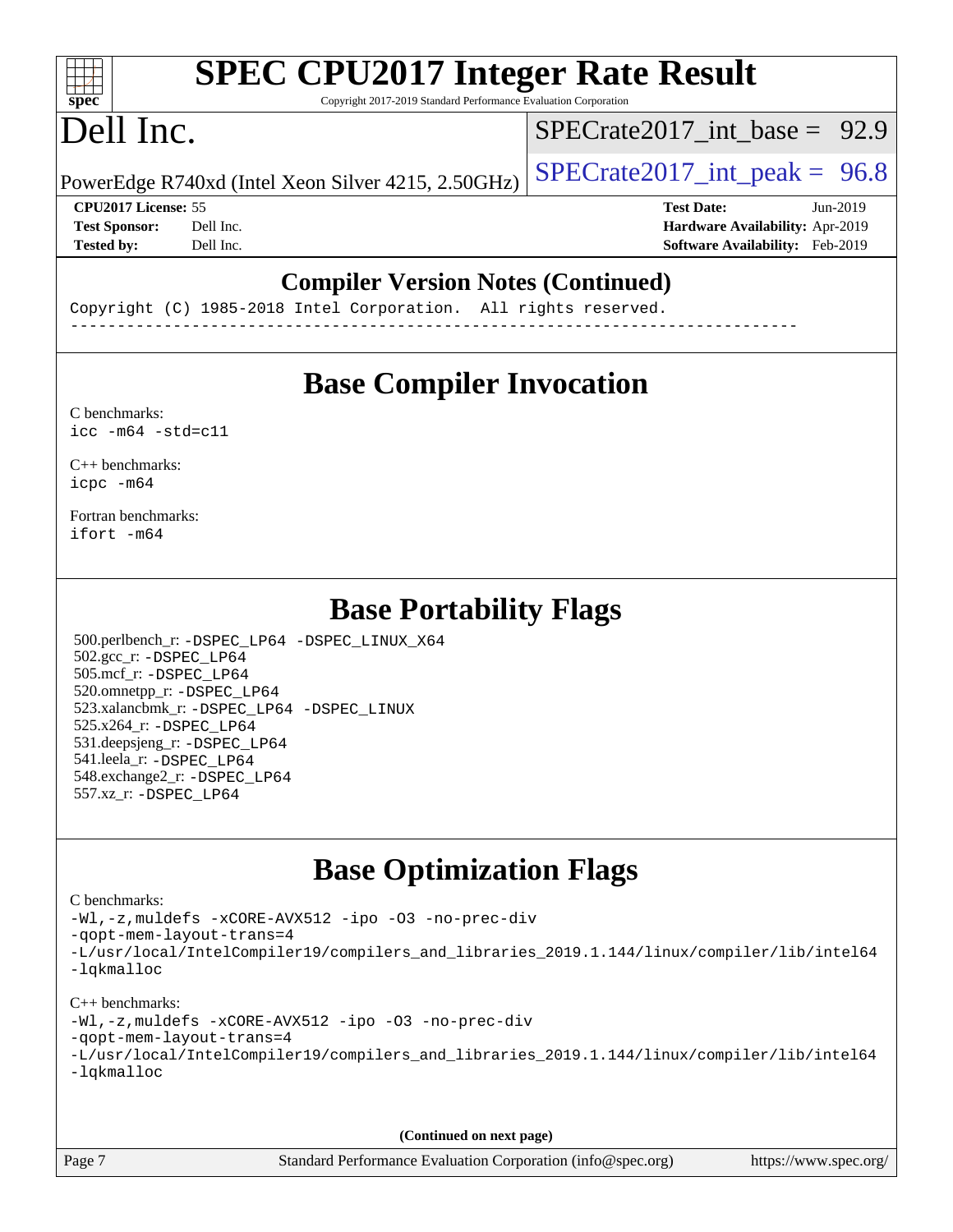

# **[SPEC CPU2017 Integer Rate Result](http://www.spec.org/auto/cpu2017/Docs/result-fields.html#SPECCPU2017IntegerRateResult)**

Copyright 2017-2019 Standard Performance Evaluation Corporation

# Dell Inc.

SPECrate2017 int\_base =  $92.9$ 

PowerEdge R740xd (Intel Xeon Silver 4215, 2.50GHz)  $\left|$  [SPECrate2017\\_int\\_peak =](http://www.spec.org/auto/cpu2017/Docs/result-fields.html#SPECrate2017intpeak) 96.8

**[CPU2017 License:](http://www.spec.org/auto/cpu2017/Docs/result-fields.html#CPU2017License)** 55 **[Test Date:](http://www.spec.org/auto/cpu2017/Docs/result-fields.html#TestDate)** Jun-2019 **[Test Sponsor:](http://www.spec.org/auto/cpu2017/Docs/result-fields.html#TestSponsor)** Dell Inc. **[Hardware Availability:](http://www.spec.org/auto/cpu2017/Docs/result-fields.html#HardwareAvailability)** Apr-2019 **[Tested by:](http://www.spec.org/auto/cpu2017/Docs/result-fields.html#Testedby)** Dell Inc. **[Software Availability:](http://www.spec.org/auto/cpu2017/Docs/result-fields.html#SoftwareAvailability)** Feb-2019

# **[Base Optimization Flags \(Continued\)](http://www.spec.org/auto/cpu2017/Docs/result-fields.html#BaseOptimizationFlags)**

#### [Fortran benchmarks](http://www.spec.org/auto/cpu2017/Docs/result-fields.html#Fortranbenchmarks):

[-Wl,-z,muldefs](http://www.spec.org/cpu2017/results/res2019q3/cpu2017-20190624-15452.flags.html#user_FCbase_link_force_multiple1_b4cbdb97b34bdee9ceefcfe54f4c8ea74255f0b02a4b23e853cdb0e18eb4525ac79b5a88067c842dd0ee6996c24547a27a4b99331201badda8798ef8a743f577) [-xCORE-AVX512](http://www.spec.org/cpu2017/results/res2019q3/cpu2017-20190624-15452.flags.html#user_FCbase_f-xCORE-AVX512) [-ipo](http://www.spec.org/cpu2017/results/res2019q3/cpu2017-20190624-15452.flags.html#user_FCbase_f-ipo) [-O3](http://www.spec.org/cpu2017/results/res2019q3/cpu2017-20190624-15452.flags.html#user_FCbase_f-O3) [-no-prec-div](http://www.spec.org/cpu2017/results/res2019q3/cpu2017-20190624-15452.flags.html#user_FCbase_f-no-prec-div)

[-qopt-mem-layout-trans=4](http://www.spec.org/cpu2017/results/res2019q3/cpu2017-20190624-15452.flags.html#user_FCbase_f-qopt-mem-layout-trans_fa39e755916c150a61361b7846f310bcdf6f04e385ef281cadf3647acec3f0ae266d1a1d22d972a7087a248fd4e6ca390a3634700869573d231a252c784941a8) [-nostandard-realloc-lhs](http://www.spec.org/cpu2017/results/res2019q3/cpu2017-20190624-15452.flags.html#user_FCbase_f_2003_std_realloc_82b4557e90729c0f113870c07e44d33d6f5a304b4f63d4c15d2d0f1fab99f5daaed73bdb9275d9ae411527f28b936061aa8b9c8f2d63842963b95c9dd6426b8a) [-align array32byte](http://www.spec.org/cpu2017/results/res2019q3/cpu2017-20190624-15452.flags.html#user_FCbase_align_array32byte_b982fe038af199962ba9a80c053b8342c548c85b40b8e86eb3cc33dee0d7986a4af373ac2d51c3f7cf710a18d62fdce2948f201cd044323541f22fc0fffc51b6)

[-L/usr/local/IntelCompiler19/compilers\\_and\\_libraries\\_2019.1.144/linux/compiler/lib/intel64](http://www.spec.org/cpu2017/results/res2019q3/cpu2017-20190624-15452.flags.html#user_FCbase_qkmalloc_link_f25da0aa8cf9bced0533715046f0c2fbfb1a7191e3e496916672e09b4c388a884c4c7e4862cb529343da2264b43416df65c99fd1ddbf5dd13ae6d3130cf47881) [-lqkmalloc](http://www.spec.org/cpu2017/results/res2019q3/cpu2017-20190624-15452.flags.html#user_FCbase_qkmalloc_link_lib_79a818439969f771c6bc311cfd333c00fc099dad35c030f5aab9dda831713d2015205805422f83de8875488a2991c0a156aaa600e1f9138f8fc37004abc96dc5)

**[Peak Compiler Invocation](http://www.spec.org/auto/cpu2017/Docs/result-fields.html#PeakCompilerInvocation)**

[C benchmarks \(except as noted below\)](http://www.spec.org/auto/cpu2017/Docs/result-fields.html#Cbenchmarksexceptasnotedbelow): [icc -m64 -std=c11](http://www.spec.org/cpu2017/results/res2019q3/cpu2017-20190624-15452.flags.html#user_CCpeak_intel_icc_64bit_c11_33ee0cdaae7deeeab2a9725423ba97205ce30f63b9926c2519791662299b76a0318f32ddfffdc46587804de3178b4f9328c46fa7c2b0cd779d7a61945c91cd35)

502.gcc\_r: [icc -m32 -std=c11 -L/usr/local/IntelCompiler19/compilers\\_and\\_libraries\\_2019.1.144/linux/compiler/lib/ia32\\_lin](http://www.spec.org/cpu2017/results/res2019q3/cpu2017-20190624-15452.flags.html#user_peakCCLD502_gcc_r_intel_icc_40453ff6bf9521e1d4c2d3e2fb99253a88fa516366d57fe908127cec2d2803e1a519020f7199618d366f5331d17d60a40bdca38a56a807895183dcecb671b0e5)

[C++ benchmarks \(except as noted below\)](http://www.spec.org/auto/cpu2017/Docs/result-fields.html#CXXbenchmarksexceptasnotedbelow): [icpc -m64](http://www.spec.org/cpu2017/results/res2019q3/cpu2017-20190624-15452.flags.html#user_CXXpeak_intel_icpc_64bit_4ecb2543ae3f1412ef961e0650ca070fec7b7afdcd6ed48761b84423119d1bf6bdf5cad15b44d48e7256388bc77273b966e5eb805aefd121eb22e9299b2ec9d9)

523.xalancbmk\_r: [icpc -m32 -L/usr/local/IntelCompiler19/compilers\\_and\\_libraries\\_2019.1.144/linux/compiler/lib/ia32\\_lin](http://www.spec.org/cpu2017/results/res2019q3/cpu2017-20190624-15452.flags.html#user_peakCXXLD523_xalancbmk_r_intel_icpc_da1545662a59c569b62a27824af614167f9a0289efc0155d279b219af3bd2ccb3c10a77eb36bcb264d681e48d9166bbcec9d21ef2c85e5a63a687a8887ddded7)

[Fortran benchmarks](http://www.spec.org/auto/cpu2017/Docs/result-fields.html#Fortranbenchmarks): [ifort -m64](http://www.spec.org/cpu2017/results/res2019q3/cpu2017-20190624-15452.flags.html#user_FCpeak_intel_ifort_64bit_24f2bb282fbaeffd6157abe4f878425411749daecae9a33200eee2bee2fe76f3b89351d69a8130dd5949958ce389cf37ff59a95e7a40d588e8d3a57e0c3fd751)

## **[Peak Portability Flags](http://www.spec.org/auto/cpu2017/Docs/result-fields.html#PeakPortabilityFlags)**

 500.perlbench\_r: [-DSPEC\\_LP64](http://www.spec.org/cpu2017/results/res2019q3/cpu2017-20190624-15452.flags.html#b500.perlbench_r_peakPORTABILITY_DSPEC_LP64) [-DSPEC\\_LINUX\\_X64](http://www.spec.org/cpu2017/results/res2019q3/cpu2017-20190624-15452.flags.html#b500.perlbench_r_peakCPORTABILITY_DSPEC_LINUX_X64) 502.gcc\_r: [-D\\_FILE\\_OFFSET\\_BITS=64](http://www.spec.org/cpu2017/results/res2019q3/cpu2017-20190624-15452.flags.html#user_peakPORTABILITY502_gcc_r_file_offset_bits_64_5ae949a99b284ddf4e95728d47cb0843d81b2eb0e18bdfe74bbf0f61d0b064f4bda2f10ea5eb90e1dcab0e84dbc592acfc5018bc955c18609f94ddb8d550002c) 505.mcf\_r: [-DSPEC\\_LP64](http://www.spec.org/cpu2017/results/res2019q3/cpu2017-20190624-15452.flags.html#suite_peakPORTABILITY505_mcf_r_DSPEC_LP64) 520.omnetpp\_r: [-DSPEC\\_LP64](http://www.spec.org/cpu2017/results/res2019q3/cpu2017-20190624-15452.flags.html#suite_peakPORTABILITY520_omnetpp_r_DSPEC_LP64) 523.xalancbmk\_r: [-D\\_FILE\\_OFFSET\\_BITS=64](http://www.spec.org/cpu2017/results/res2019q3/cpu2017-20190624-15452.flags.html#user_peakPORTABILITY523_xalancbmk_r_file_offset_bits_64_5ae949a99b284ddf4e95728d47cb0843d81b2eb0e18bdfe74bbf0f61d0b064f4bda2f10ea5eb90e1dcab0e84dbc592acfc5018bc955c18609f94ddb8d550002c) [-DSPEC\\_LINUX](http://www.spec.org/cpu2017/results/res2019q3/cpu2017-20190624-15452.flags.html#b523.xalancbmk_r_peakCXXPORTABILITY_DSPEC_LINUX) 525.x264\_r: [-DSPEC\\_LP64](http://www.spec.org/cpu2017/results/res2019q3/cpu2017-20190624-15452.flags.html#suite_peakPORTABILITY525_x264_r_DSPEC_LP64) 531.deepsjeng\_r: [-DSPEC\\_LP64](http://www.spec.org/cpu2017/results/res2019q3/cpu2017-20190624-15452.flags.html#suite_peakPORTABILITY531_deepsjeng_r_DSPEC_LP64) 541.leela\_r: [-DSPEC\\_LP64](http://www.spec.org/cpu2017/results/res2019q3/cpu2017-20190624-15452.flags.html#suite_peakPORTABILITY541_leela_r_DSPEC_LP64) 548.exchange2\_r: [-DSPEC\\_LP64](http://www.spec.org/cpu2017/results/res2019q3/cpu2017-20190624-15452.flags.html#suite_peakPORTABILITY548_exchange2_r_DSPEC_LP64) 557.xz\_r: [-DSPEC\\_LP64](http://www.spec.org/cpu2017/results/res2019q3/cpu2017-20190624-15452.flags.html#suite_peakPORTABILITY557_xz_r_DSPEC_LP64)

# **[Peak Optimization Flags](http://www.spec.org/auto/cpu2017/Docs/result-fields.html#PeakOptimizationFlags)**

[C benchmarks](http://www.spec.org/auto/cpu2017/Docs/result-fields.html#Cbenchmarks):

 500.perlbench\_r: [-Wl,-z,muldefs](http://www.spec.org/cpu2017/results/res2019q3/cpu2017-20190624-15452.flags.html#user_peakEXTRA_LDFLAGS500_perlbench_r_link_force_multiple1_b4cbdb97b34bdee9ceefcfe54f4c8ea74255f0b02a4b23e853cdb0e18eb4525ac79b5a88067c842dd0ee6996c24547a27a4b99331201badda8798ef8a743f577) [-prof-gen](http://www.spec.org/cpu2017/results/res2019q3/cpu2017-20190624-15452.flags.html#user_peakPASS1_CFLAGSPASS1_LDFLAGS500_perlbench_r_prof_gen_5aa4926d6013ddb2a31985c654b3eb18169fc0c6952a63635c234f711e6e63dd76e94ad52365559451ec499a2cdb89e4dc58ba4c67ef54ca681ffbe1461d6b36)(pass 1) [-prof-use](http://www.spec.org/cpu2017/results/res2019q3/cpu2017-20190624-15452.flags.html#user_peakPASS2_CFLAGSPASS2_LDFLAGS500_perlbench_r_prof_use_1a21ceae95f36a2b53c25747139a6c16ca95bd9def2a207b4f0849963b97e94f5260e30a0c64f4bb623698870e679ca08317ef8150905d41bd88c6f78df73f19)(pass 2) [-ipo](http://www.spec.org/cpu2017/results/res2019q3/cpu2017-20190624-15452.flags.html#user_peakPASS1_COPTIMIZEPASS2_COPTIMIZE500_perlbench_r_f-ipo) [-xCORE-AVX512](http://www.spec.org/cpu2017/results/res2019q3/cpu2017-20190624-15452.flags.html#user_peakPASS2_COPTIMIZE500_perlbench_r_f-xCORE-AVX512) [-O3](http://www.spec.org/cpu2017/results/res2019q3/cpu2017-20190624-15452.flags.html#user_peakPASS1_COPTIMIZEPASS2_COPTIMIZE500_perlbench_r_f-O3) [-no-prec-div](http://www.spec.org/cpu2017/results/res2019q3/cpu2017-20190624-15452.flags.html#user_peakPASS1_COPTIMIZEPASS2_COPTIMIZE500_perlbench_r_f-no-prec-div) [-qopt-mem-layout-trans=4](http://www.spec.org/cpu2017/results/res2019q3/cpu2017-20190624-15452.flags.html#user_peakPASS1_COPTIMIZEPASS2_COPTIMIZE500_perlbench_r_f-qopt-mem-layout-trans_fa39e755916c150a61361b7846f310bcdf6f04e385ef281cadf3647acec3f0ae266d1a1d22d972a7087a248fd4e6ca390a3634700869573d231a252c784941a8)

**(Continued on next page)**

Page 8 Standard Performance Evaluation Corporation [\(info@spec.org\)](mailto:info@spec.org) <https://www.spec.org/>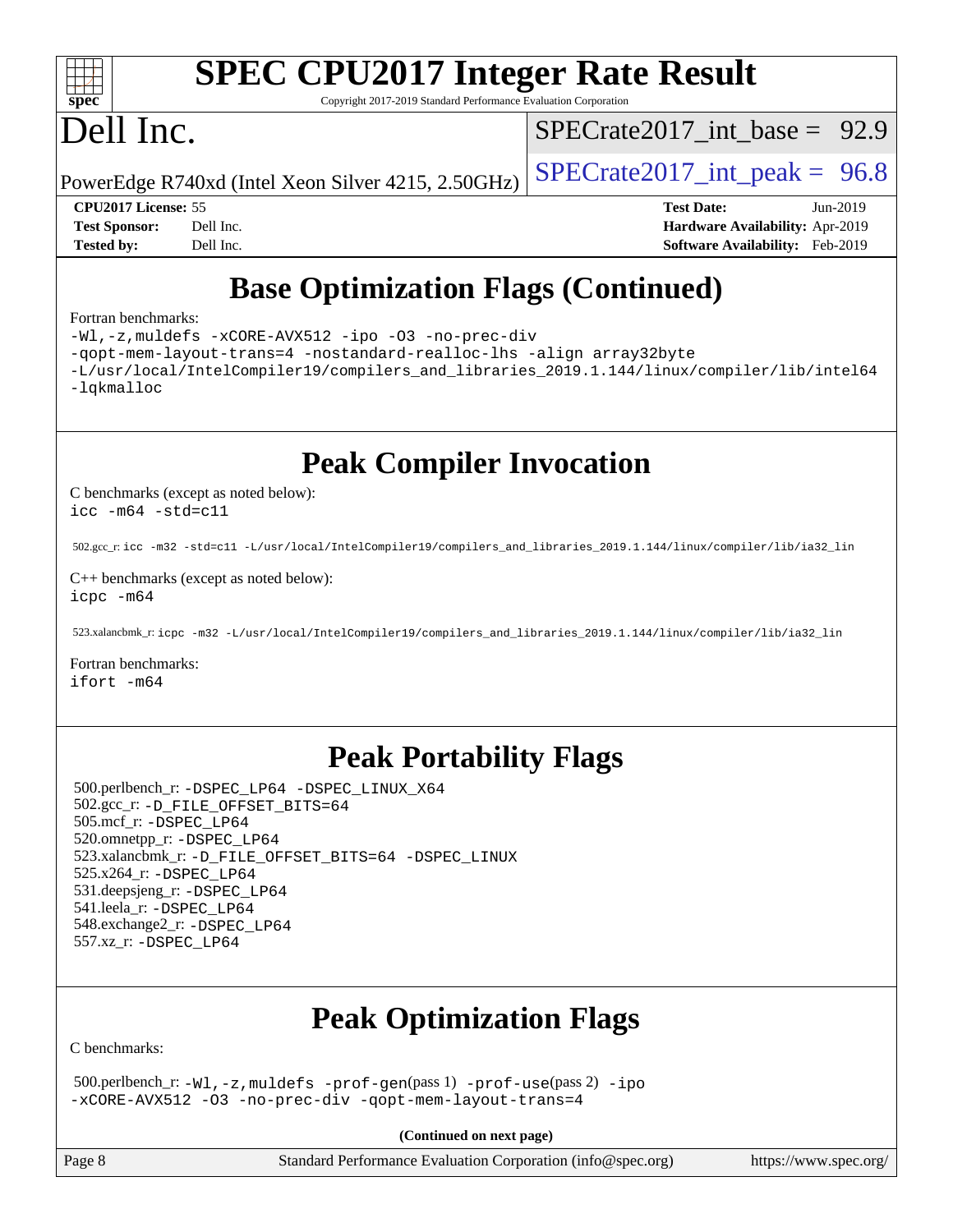

# **[SPEC CPU2017 Integer Rate Result](http://www.spec.org/auto/cpu2017/Docs/result-fields.html#SPECCPU2017IntegerRateResult)**

Copyright 2017-2019 Standard Performance Evaluation Corporation

# Dell Inc.

SPECrate2017 int\_base =  $92.9$ 

PowerEdge R740xd (Intel Xeon Silver 4215, 2.50GHz)  $\left|$  [SPECrate2017\\_int\\_peak =](http://www.spec.org/auto/cpu2017/Docs/result-fields.html#SPECrate2017intpeak) 96.8

**[CPU2017 License:](http://www.spec.org/auto/cpu2017/Docs/result-fields.html#CPU2017License)** 55 **[Test Date:](http://www.spec.org/auto/cpu2017/Docs/result-fields.html#TestDate)** Jun-2019 **[Test Sponsor:](http://www.spec.org/auto/cpu2017/Docs/result-fields.html#TestSponsor)** Dell Inc. **[Hardware Availability:](http://www.spec.org/auto/cpu2017/Docs/result-fields.html#HardwareAvailability)** Apr-2019 **[Tested by:](http://www.spec.org/auto/cpu2017/Docs/result-fields.html#Testedby)** Dell Inc. **[Software Availability:](http://www.spec.org/auto/cpu2017/Docs/result-fields.html#SoftwareAvailability)** Feb-2019

# **[Peak Optimization Flags \(Continued\)](http://www.spec.org/auto/cpu2017/Docs/result-fields.html#PeakOptimizationFlags)**

```
 500.perlbench_r (continued):
-fno-strict-overflow
-L/usr/local/IntelCompiler19/compilers_and_libraries_2019.1.144/linux/compiler/lib/intel64
-lqkmalloc
 502.gcc_r: -Wl,-z,muldefs -prof-gen(pass 1) -prof-use(pass 2) -ipo
-xCORE-AVX512 -O3 -no-prec-div -qopt-mem-layout-trans=4
-L/usr/local/je5.0.1-32/lib -ljemalloc
 505.mcf_r: -Wl,-z,muldefs -xCORE-AVX512 -ipo -O3 -no-prec-div
-qopt-mem-layout-trans=4
-L/usr/local/IntelCompiler19/compilers_and_libraries_2019.1.144/linux/compiler/lib/intel64
-lqkmalloc
 525.x264_r: -Wl,-z,muldefs -xCORE-AVX512 -ipo -O3 -no-prec-div
-qopt-mem-layout-trans=4 -fno-alias
-L/usr/local/IntelCompiler19/compilers_and_libraries_2019.1.144/linux/compiler/lib/intel64
-lqkmalloc
 557.xz_r: Same as 505.mcf_r
C++ benchmarks: 
 520.omnetpp_r: -Wl,-z,muldefs -xCORE-AVX512 -ipo -O3 -no-prec-div
-qopt-mem-layout-trans=4
-L/usr/local/IntelCompiler19/compilers_and_libraries_2019.1.144/linux/compiler/lib/intel64
-lqkmalloc
 523.xalancbmk_r: -Wl,-z,muldefs -prof-gen(pass 1) -prof-use(pass 2) -ipo
-xCORE-AVX512 -O3 -no-prec-div -qopt-mem-layout-trans=4
-L/usr/local/je5.0.1-32/lib -ljemalloc
 531.deepsjeng_r: Same as 520.omnetpp_r
 541.leela_r: Same as 520.omnetpp_r
Fortran benchmarks: 
-Wl,-z,muldefs -xCORE-AVX512 -ipo -O3 -no-prec-div
-qopt-mem-layout-trans=4 -nostandard-realloc-lhs -align array32byte
-L/usr/local/IntelCompiler19/compilers_and_libraries_2019.1.144/linux/compiler/lib/intel64
-lqkmalloc
                      The flags files that were used to format this result can be browsed at
 http://www.spec.org/cpu2017/flags/Intel-ic18.0-official-linux64.2019-04-02.html
 http://www.spec.org/cpu2017/flags/Dell-Platform-Flags-PowerEdge14G-revE2.html
```